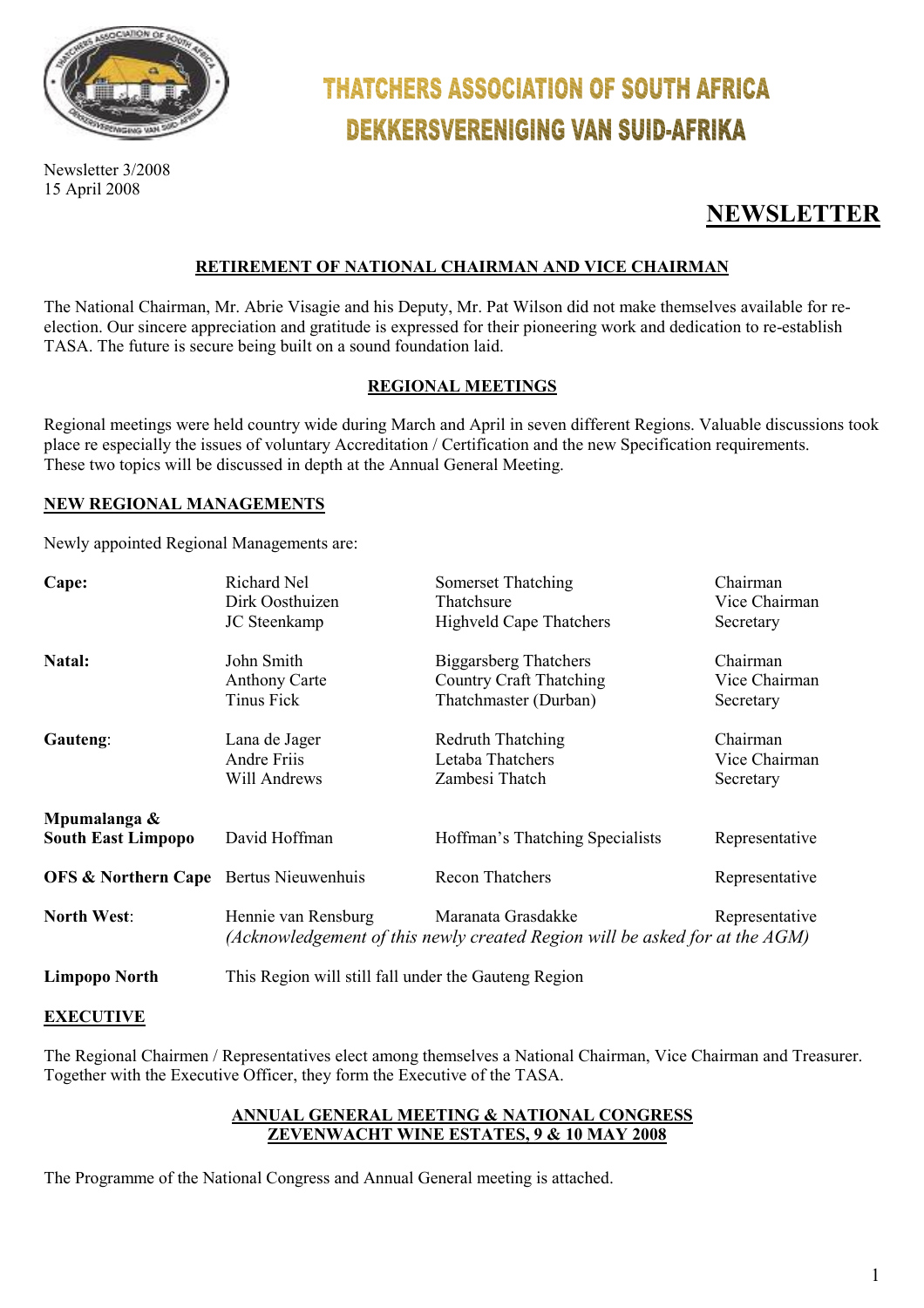#### **COST**

The cost of the National Congress and AGM is as follows:

• Attendance of **only** the National Congress and AGM **(Accommodation excluded) R950 pp** 

*(The workshops will start at 14h00 promptly. The cost of the Prize Giving Ceremony, AGM, Saturday lunch and workshops is included in this amount)* 

#### **ACCOMMODATION**

If so wished, it would be possible to stay on at the Zevenwacht Country Inn till Sunday, 11 May 2008 at 10h00 when rooms must be vacated.

- Vineyard cottages B&B (2 persons sharing) R385 pp **Reduced to R270 pp per night**
- Vineyard cottages B&B (single) R560 pp **Reduced to R395 pp per night**
- Suites B&B (2 persons sharing) R650 pp **Reduced to R455 pp per night**

Your completed reservation form together with proof of payment must be forwarded to the TASA office as soon as possible to avoid disappointment. **Closing date for bookings and reservations is on 25 April 2008.** 

#### **TRANSPORT TO AND FROM Cape Town INTERNATIONAL AIRPORT**

Zevenwacht Wine Estates will be able to arrange transport for you to and from the airport. Please mention your arrival and departure times and dates on the attached Congress reservation form.

#### **COMPETITIONS**

#### 1. Photo Competition **Photo Competition 1.** Photo Competition **(FOR TASA MEMBERS ONLY)**

The photo competition of last year was a great success and it was therefore decided to repeat the competition with the following categories: *PRIZES*

|                                                                       | PRIZES             |
|-----------------------------------------------------------------------|--------------------|
| • The most aesthetic structure <i>(provide address where built)</i>   | <b>R3 000</b>      |
| • Largest (single) thatched roof <i>(provide address where built)</i> | <b>R3 000</b>      |
| • Funniest photo / video <i>(submit info)</i>                         | R <sub>1</sub> 000 |

#### **Rules of the Competition are as follows:**

- Entries must be received by the TASA office not later than **25 April 2008**
- Only paid up members may participate
- Members may enter for more than one category
- The number of entries are unlimited
- Adjudication will be done by those present at the Friday evening function
- All entries will be displayed
- Entries for the previous competition may not again be submitted

#### **2. National Thatched Roof Construction Competition (OPEN FOR ALL THATCHERS)**

*PRIZES*

#### **Categories**:

| Best roof structure      | R4 000 |
|--------------------------|--------|
| Most aesthetic structure | R4 000 |

*(Prizes are sponsored by Arch Wood Protection and Tanalised Treaters)* 



## **REDUCED RATES**

2